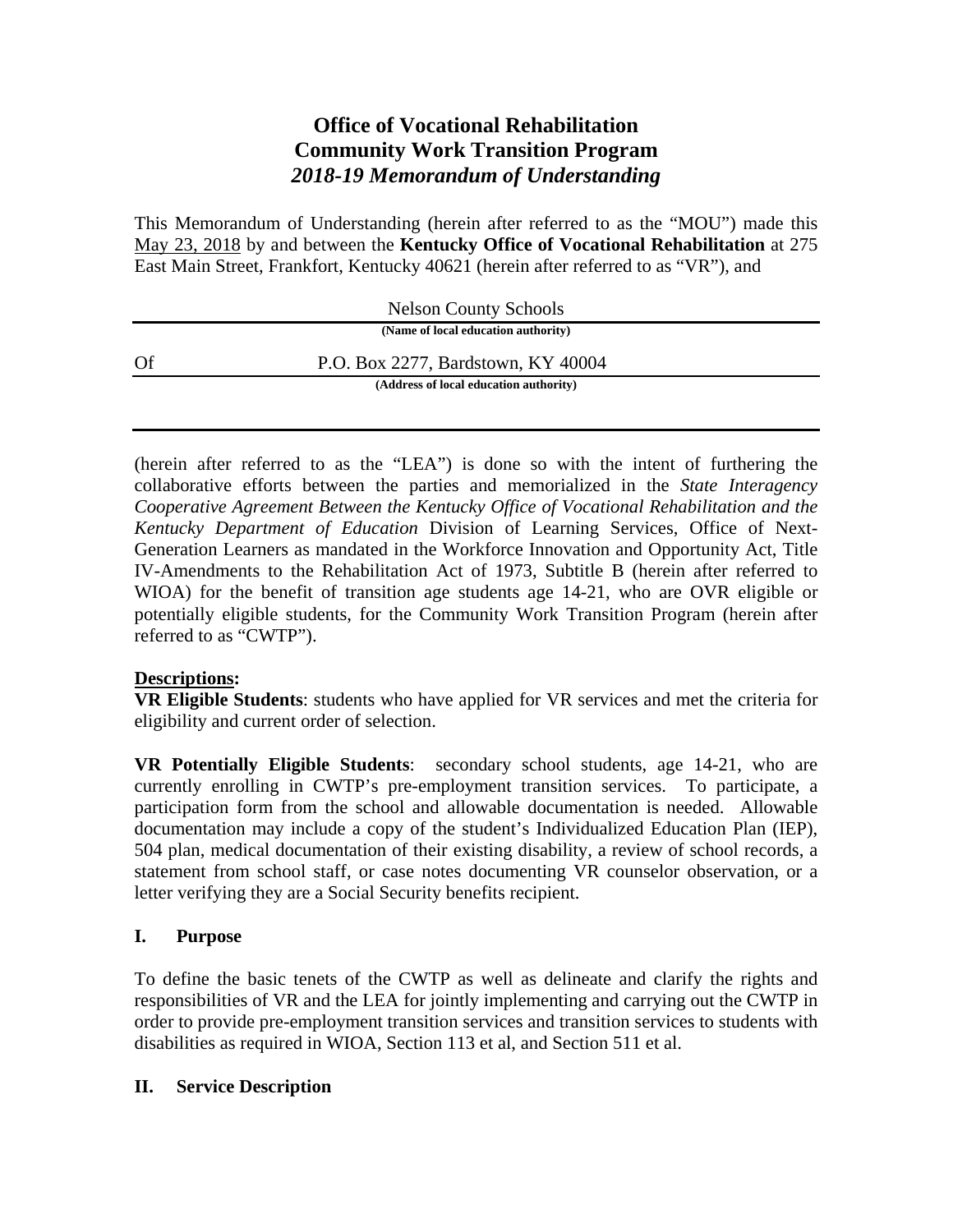The CWTP is designed to assist VR eligible and potentially eligible students who have identified work as a possible desired post-school outcome and have demonstrated a need for assistance to transition from high school to post school activities, including employment. Students who may be considering work sheltered facilities earning a subminimum wage post high school should also participate in CWTP for experiential work opportunities. CWTP utilizes the unique services of a qualified employment specialist (herein after referred to as the "ES") to provide:

- 1. Pre-employment transition services, in groups as well as individually (job exploration and counseling, work based learning experiences, post-secondary counseling, workplace readiness training in the areas of social skills and independent living, and self-advocacy instruction), and
- 2. Transition services, individually only (transition planning, career assessment, job development, community job placement, and post-school follow-up services).

In accordance with WIOA Sec. 113 (a) these services shall only be available to students with disabilities who are determined eligible or potentially eligible for VR pre-employment transition services as determined by the lead vocational counselor. Each service provided will have a vocational rehabilitation focus and shall not supplant any school based instructional programs deemed the responsibility of the LEA through IDEA. The goal of this program and all services provided by this program is community work exploration and employment in a competitive, integrated environment. This means (i) work that is performed on a full-time or part-time basis in a typical labor market site where people with disabilities engage in typical daily work patterns with co-workers who do not have disabilities; and where workers with disabilities are not congregated; and (ii) for which an individual is compensated at or above the minimum wage, but not less than the customary wage and level of benefits paid by the employer for the same or similar work performed by individuals who are not disabled.

The CWTP is designed for students with disabilities who expressed an interest in exploring work as a possible post-school goal and/or may require a community based vocational service, including the assistance of an ES in order to obtain and maintain employment. During the Pre-ETS phase students will experience and explore possible career choices available in the local labor markets across all vocational sectors. All services provided by the ES in a group or individualized setting are billed per student based on quarterly authorizations from VR. Each school will submit an application prior to the beginning of each school year.

#### **The breakdown of available services:**

#### Pre-Employment Transition Services:

The following services are available to students who are eligible or potentially eligible, in a group or individually. Students, age 14-21, may participate in these services while in secondary school, for multiple years and in more than one service at a time. The focus is on exposure to careers and labor market sectors in the local community. Each of these services is pre-authorized on a quarterly basis, up to four quarters per year, and for up to 20 hours each quarter. Should 20 hours not occur during the quarter, the amount will be prorated at \$25 per hour. Services will focus on broad exposure to the local labor market opportunities, in a variety of community settings and allow the student to explore and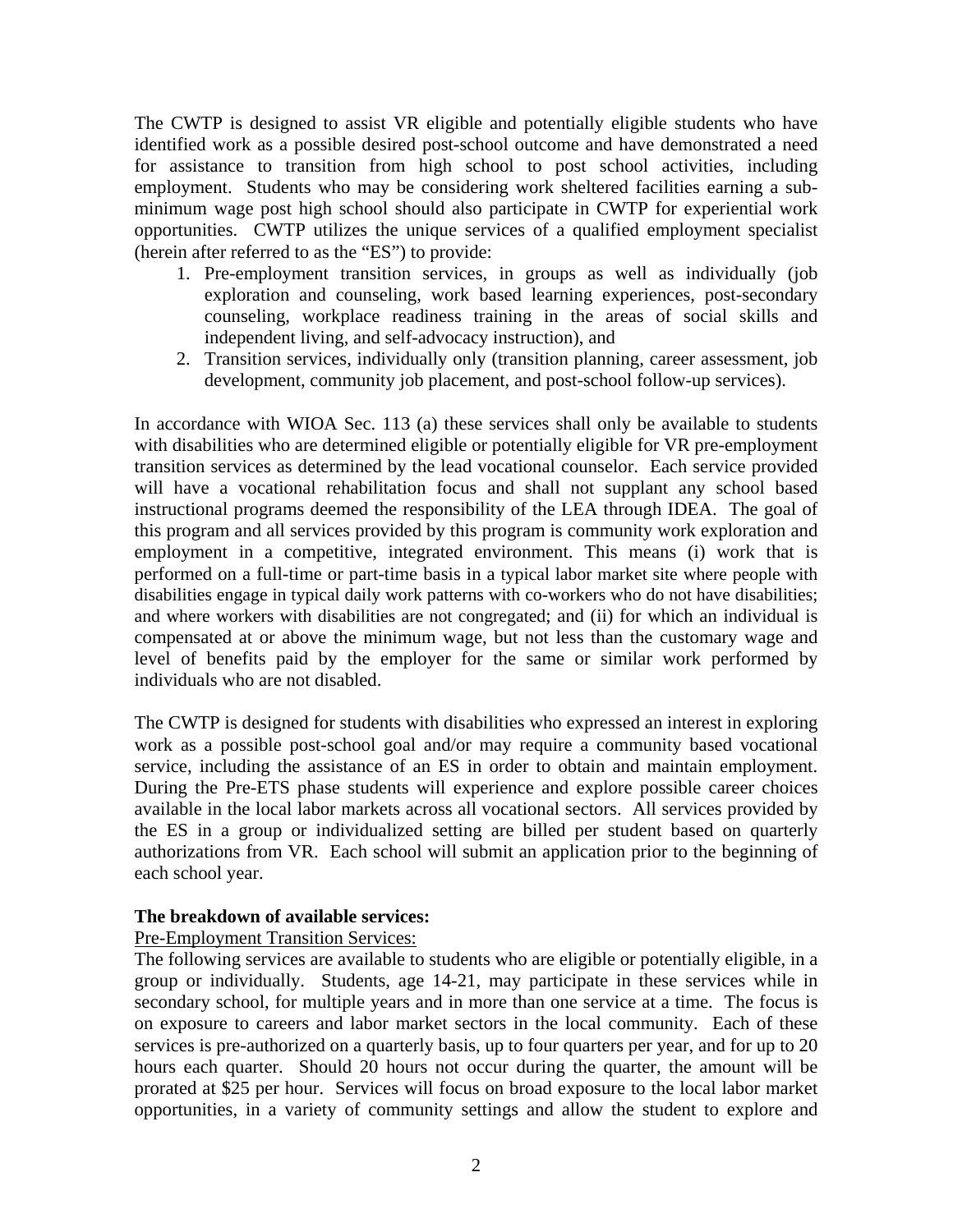experience possible careers that are of interest. The activities will be documented on monthly notes the ES will provide to VR by the  $5<sup>th</sup>$  of every month.

- 1. Job Exploration Counseling, examples include: interest inventories, career pathways, exploring in-demand occupations, interview skills.
- 2. Work Based Learning Experiences, examples include: job shadowing, touring companies, job training, internships, apprenticeships, short-term employment, on the job training—learning about jobs.
- 3. Post-Secondary Counseling, examples include: providing information on course offerings, career options, types of trainings available, advising on academic curricula, application and admission process, completing the FAFSA, disability support services.
- 4. Workplace Readiness Training in the areas of social skills and independent living skills necessary to prepare for eventual employment, examples include: soft skills training, communication and interpersonal skills, financial literacy, orientation and mobility training, job seeking skills, employer expectations.
- 5. Self-Advocacy Instruction, examples include: rights & responsibilities, request accommodations/services/supports, communicate needs, informational interviews.

#### Transition Services:

The following services are available to students who are eligible for VR services and must be provided individually. Students, in their final year of high school, may participate in and progress through these services. The focus of transition services is on developing a plan to successfully exit high school and enter integrated, community employment in a vocational sector the student may have explored while participating in pre-employment transition services. Each of these services is pre-authorized on a quarterly basis, up to four quarters per year. The services will target the student's strengths, preferences, interests and needs; taking into consideration the jobs available in the local labor market. The VR counselor has the final decision on any disputes on whether or not a student may continue in CWTP or what services are appropriate. The activities will be documented on Notes the ES will provide to VR by the  $5<sup>th</sup>$  of the month following the completion of the activity.

1. Transition Planning Meeting:

Once the VR counselor has determined the student eligible for general VR services, and determines their need for the CWTP Transition Services, an authorization for a Transition Planning Meeting is sent. During this meeting, the VR counselor, the student, school personnel, family members, and ES, will plan unique, vocationally relevant activities for the upcoming year based on the students initial expressed interests. This meeting will provide guidance to the ES on the goals of the upcoming year of the students program and the expectations of the VR counselor on how the ES will assist the student in preparing for competitive work. The meeting will clarify the expectation of weekly individualized career exploration and ongoing skills assessment and training. The ES is to work individually, on a weekly basis with the student and record the hours and activities on the monthly progress notes. This meeting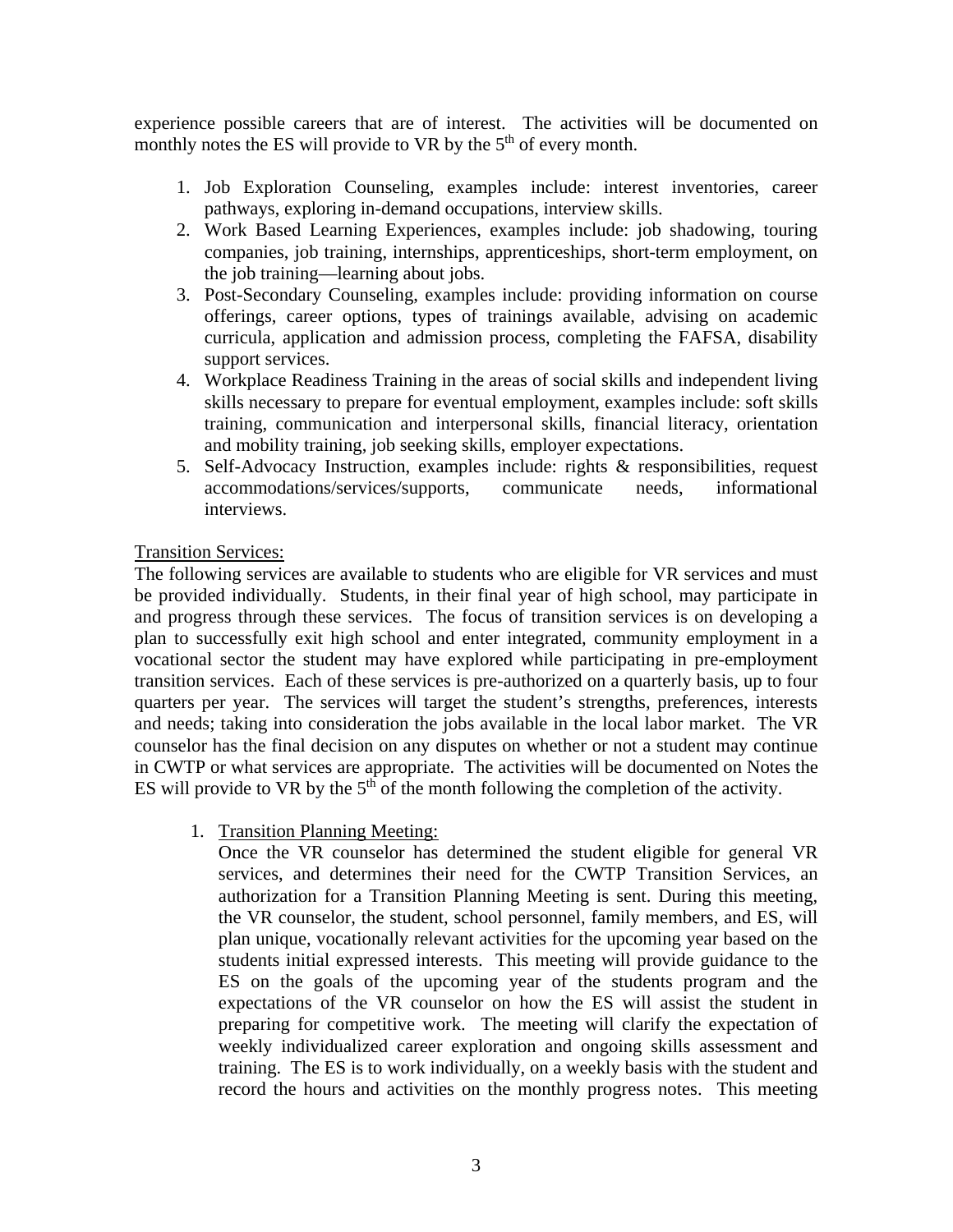will be conducted when it is determined the student has expressed an interest in going into the labor market post high school instead of a post-secondary training program. VR will pre-authorize and pay the LEA \$200 for the submitted TPM report summarizing the meeting.

2. Comprehensive Vocational Assessment:

A Vocational Assessment shall be conducted by the ES with the purpose of determining an eligible student's unique strengths, resources, priorities, concerns, abilities, capabilities, and interests as they relate to post school activities and employment in order to determine an appropriate vocational goal and future training needs. The VR Counselor will use this Assessment report to determine the student vocational goal in writing or amending the Individualized Plan for Employment (IPE). VR will pre-authorize and pay the LEA \$900 for the Vocational Assessment report.

3. Job Development:

Job Development is individualized, weekly training provided by the ES for the expressed purpose of the student attaining employment prior to exiting high school. The specific job must be of interest to the student and in a competitive integrated work environment. These services are pre-authorized on a quarterly basis, up to four quarters per year, and for up to 20 hours each quarter. Should 20 hours not occur during the quarter, the amount will be prorated at \$25 per hour.

4. Transition Exit Planning Meeting:

During this meeting strategies and the expectations for the remainder of the CWTP will be discussed defining the steps the ES should take to ensure the student's successful transition to post school activities and future employment success. An amended Individualized Plan for Employment (IPE) may need to be written by the VR counselor and appropriately signed by the student and/or parent/guardian, for the purpose of more clearly identifying services required to attain a successful transition and employment outcome. This meeting may include a review of the Vocational Assessment and the ES will be available for input. Adult service agency providers that address the future unique needs for the individual (for instance, independent living and/or benefits planning) should also be considered for participation. It is also during this meeting the decision should be discussed whether or not to begin the process of transitioning the student to a work sheltered facility post high school and begin the paperwork if necessary to ensure a smooth transition process. This should not prohibit the student from continuing to attempt competitive work experiences while in high school if his schedule allows for participation. This meeting should take place within the final quarter of the student's time in high school. VR will preauthorize and pay the LEA \$200 for the ES attendance and the submission of the Transition Exit Planning Meeting Report.

5. Job Placement: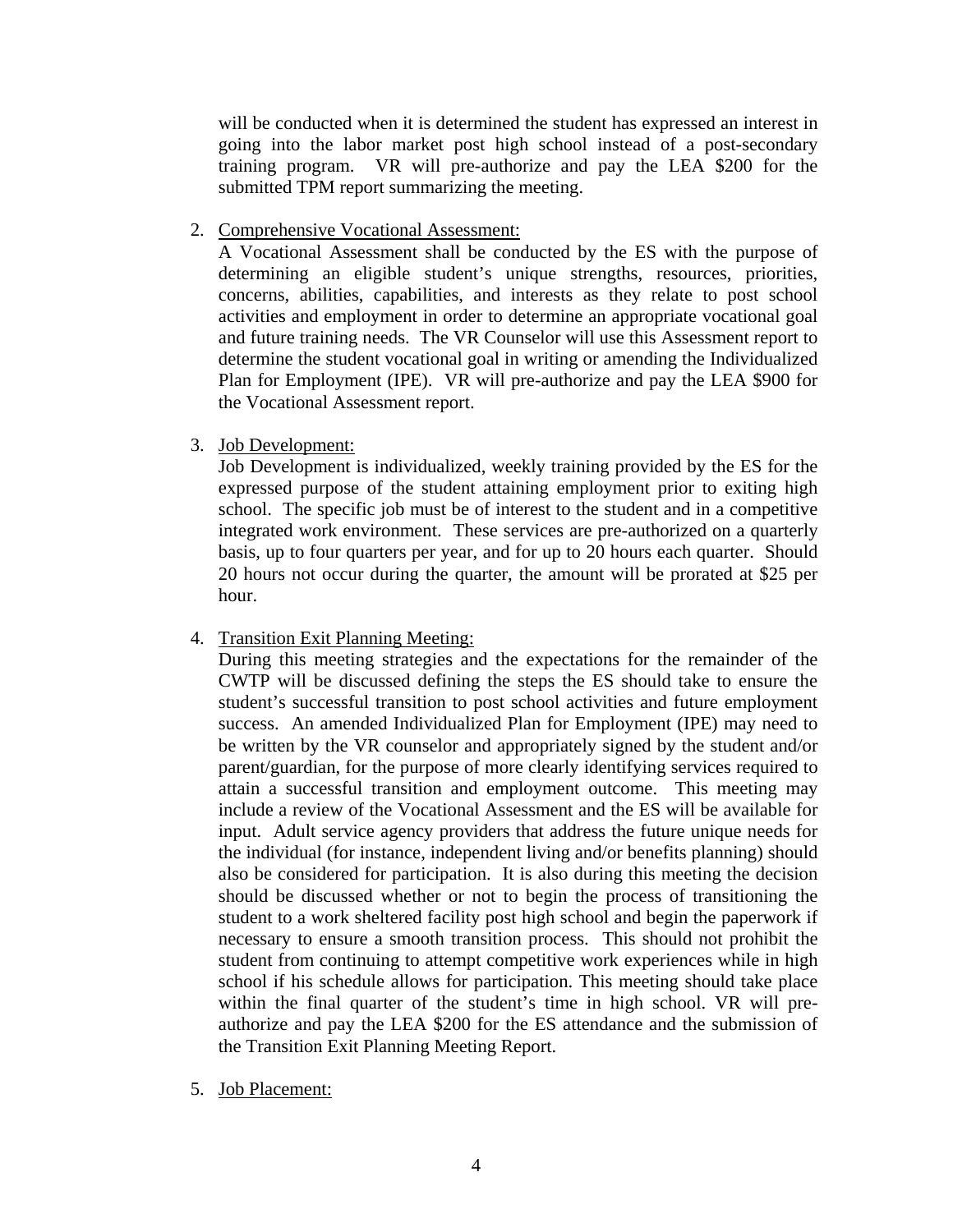A Job Placement Report will be written and submitted for payment of \$800, once the student is working in a position that meets the guidelines and vocational goal of the IPE, the natural supports of the position allow for the ES to phase out of the job site, and the position satisfies the student. The job placement must occur prior to the student exiting high school, with the student employed competitively in an integrated environment, stable and in good standing on the job site. The Report is submitted once the student exits high school and monthly progress notes cannot be submitted for payment once the Job Placement is paid.

6. Employment Follow-up:

VR will pay for Employment Follow-up if the ES provides a report at 60 days post high school for \$200. Information will be provided on the student's current post school status, job placement, and the student has remained stable and in good standing with their employer. Should the student not attain employment that meets the guidelines above prior to exiting high school the LEA is no longer eligible for the Follow-up payment and an Adult Agency provider should be referred for continuing services post high school. Since the requirements for payment are 60 days of successful employment after training services are completed, this goal is not accomplished until after the student exits the school system and into the next fiscal year. **The service must be preauthorized before June 30.**

The VR counselor will pre-authorize all services determined to be necessary through the CMS payment system as the services are needed. VR reserves the right to return monthly progress notes prior to payment if more information is requested by the counselor, information provided on activities were deemed not vocationally relevant or appropriate, or determines a lack of sufficient documentation of the weekly activities with the student. Technical assistance should be provided to the schools if this occurs.

For VR purposes, a successful transition to employment will be considered when the student has maintained a competitive integrated employment placement consistent with the individual's strengths, resources, priorities, concerns, abilities, capabilities, interests, and informed choice in the most integrated setting at minimum wage or above for a minimum of sixty (60) days after exiting school.

Exceptions or changes to the program may be necessary in extenuating circumstances and may be made if substantial documentation is provided and approval in writing is submitted by the VR Plan Administrator or Program Director.

## **III. Rights and Responsibilities**

**The LEA agrees to:**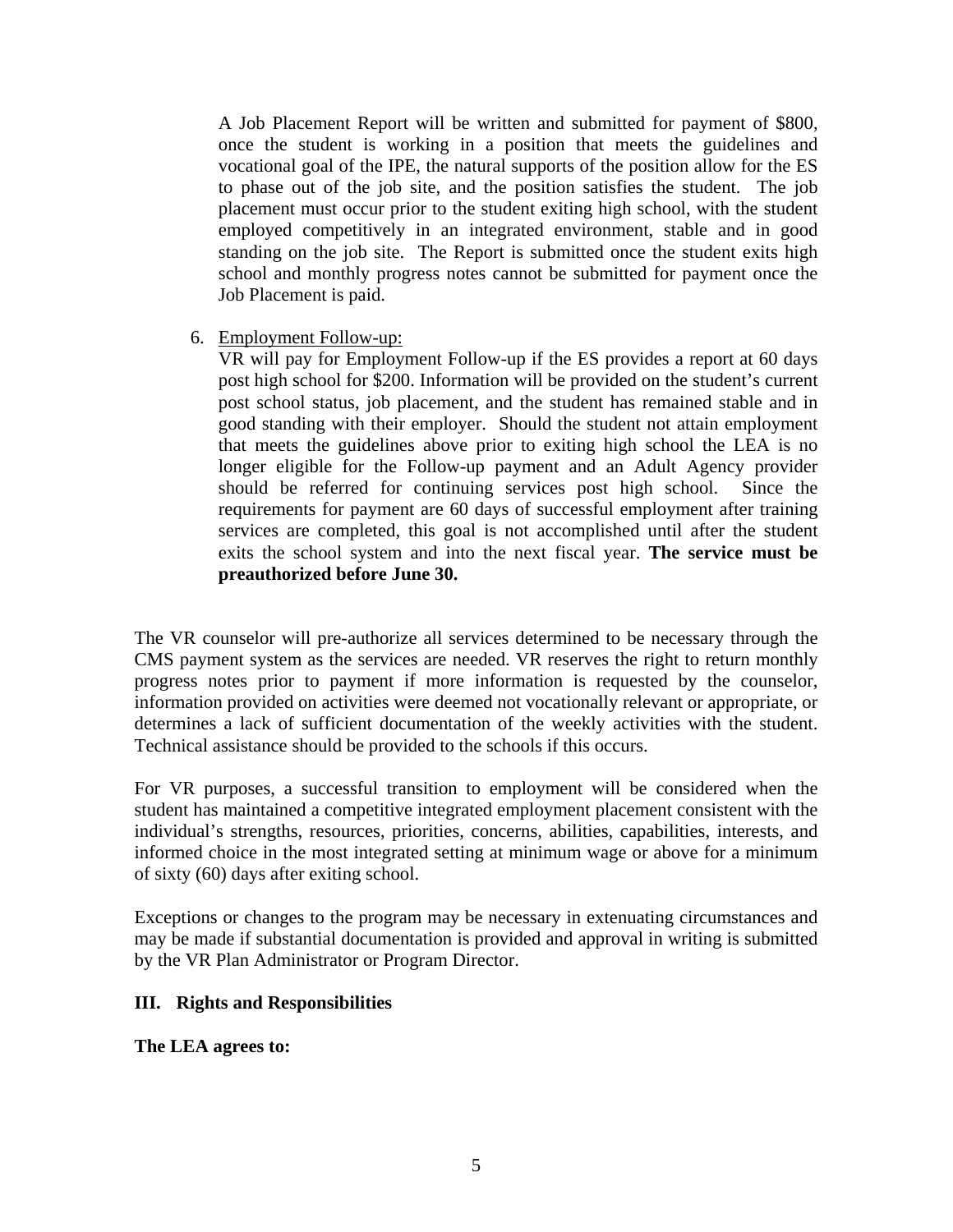- 1. Adhere to all components of this MOU, guidelines and restrictions for participation in the Program.
- 2. Complete and submit the appropriate CWTP application to VR on an annual basis. LEA will sign the MOU for Services, annually, upon approval of application.
- 3. Hire an ES(s), who will follow the requirements of the program and the spirit of its intent, with the following minimum requirements for employment:
	- a. High school education or equivalent;
	- b. Minimum two years experience working with individuals with disabilities;
	- c. Significant knowledge of jobs in the community;
	- d. Good written and oral communication skills;
	- e. Knowledge of the Career Center resources in their area, the partners and the available programs for youth.
- 4. Assign one Special Education teacher or liaison as the lead contact person in charge to directly assist VR staff with implementation of the CWTP.
- 5. Confirm that the VR counselor assigned to school and/or HDI staff member to be a part of interview team when ES positions need to be filled.
- 6. Ensure that the ES and other school staff involved in the CWTP attend annual mandatory trainings as provided by the Human Development Institute at the University of Kentucky (herein after referred to as HDI) and are appropriately trained on the most current, approved methods of service delivery as described in the CWTP Operations Manual (herein after referred to as the Manual) knowing that billing will not be accepted from personnel not trained by HDI.
- 7. Ensure that each CWTP Contact and ES identified on the annual CWTP application shall be allowed release time in order that they may attend mandatory scheduled trainings.
- 8. Refer appropriate individuals in accordance with their Individualized Education Program goals and have demonstrated a need for pre-employment transition services.
- 9. Provide the services described in Section II of this Agreement to students as described in the Manual, as approved and pre-authorized by the VR counselor.
- 10. Ensure compliance with state regulations and federal requirements from the Department of Labor regarding student wages.
- 11. Ensure that the ES completes and submits all required documentation to VR and as described in the Manual verifying the delivery of services. Required documentation shall include:
	- a. Participation Form for Pre-Employment Transition Services and supporting documentation.
	- b. Monthly Notes accurately accounting of services provided and maintaining supporting documents such as the required CWTP tracking sheets.
	- c. Transition Planning Meeting Report, Comprehensive Vocational Assessment, Job Development Monthly Reports, Transition Exit Planning Meeting Reports, Job Placement Report, and Follow-up Report as these services are provided.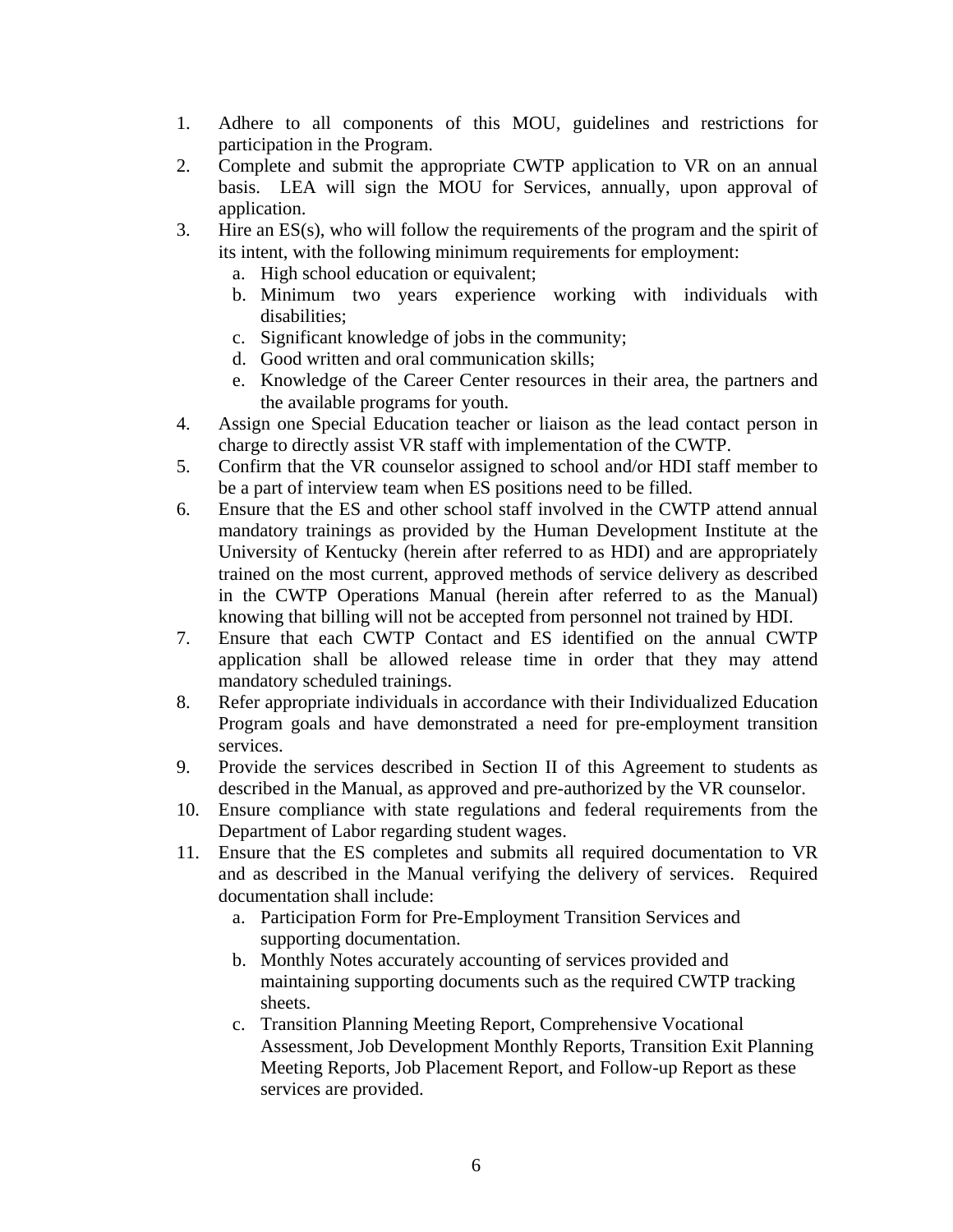- 12. Ensure that services billed for are submitted on the appropriate billing form as described in the Manual, to the VR counselor by the  $5<sup>th</sup>$  of each month with supporting signatures and documentation attached (see #11 above).
- 13. Performance expectations are: the ES will work with each student referred and will ensure the mandatory components of the program are provided to remain a CWTP. The ES will maintain accurate records and provide the pre-authorized services to the maximum extent possible for a successful program in providing a variety of opportunities to the students referred.
- 14. Actively partner with HDI to attend additional trainings/meetings at HDI; to develop and implement Support Plans if the CWTP fails to achieve expectations; and construct timetables to address individual program needs should the quality of services require improvement.
- 15. Demonstrate progress towards meeting the goals of Support Plans within the designated timetables.
- 16. Should the Support Plans be unsuccessful as defined by their individualized expectations, the LEA will sit out of the program for no less than one year.
- 17. Allow HDI access to provide individual program evaluations, program audits and technical support as necessary.
- 18. Ensure that the CWTP Annual Data Report regarding student, program outcomes and required statistical information is completed and submitted to HDI no later than 6/30.
- 19. Ensure that the ES be allowed a private space for confidential discussions with the students, a locking file cabinet for maintaining confidential information, and computer access with internet to allow for work product such as resumes, applications, labor market research, etc.

## **VR agrees to:**

- 1. Pay pre-authorized services for each student identified and participating in the program once the service has been provided.
- 2. Provide administrative supervision of ES in cooperation with the LEA. A designated Program Administrator (PA) will ensure policies and procedures are maintained statewide. PA will make certain all parties involved with CWTP are trained appropriately and support given where needed. PA will review components during mandatory training on a yearly basis. PA will provide guidance and assistance to LEA and VR staff. PA will ensure expenditures are appropriate, solely for VR consumers deemed appropriate for the program.
- 3. Assign a minimum of one (1) counselor to each LEA participating in the CWTP. Counselor will provide guidance to the ES on developing an appropriate unique CWTP for each student participating in program. Counselor will pre-authorize approved services and maintain all supporting documentation are received and approved prior to payment of requested funds. Should the counselor position assigned to the LEA be vacant, the VR local manager or a designee, in coordination with the VR assistant assigned to the CWTP will continue the program until such a time as the counselor position is filled.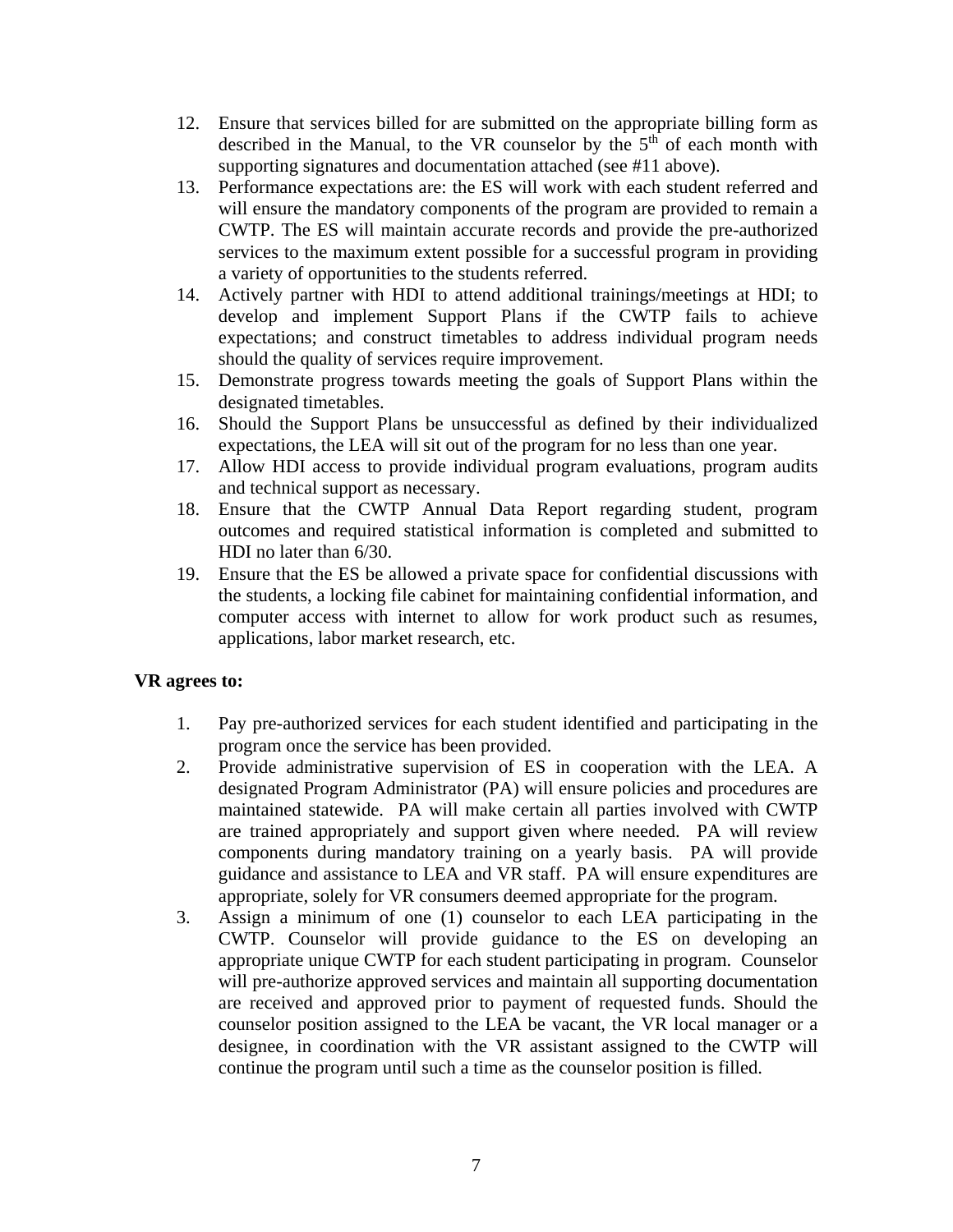- 4. Review participant forms and referrals, and determine student eligibility for general VR services and then determines eligibility and appropriateness for CWTP.
- 5. Meet with eligible students, their parents, the ES and/or involved staff on a regular basis or as required to effectively plan and implement a successful transition program.
- 6. Provide guidance and support to the ES in the provision of approved services, as well as feedback on labor market trends, necessary employment skill development, and disability related intervention strategies for the unique needs of the individual consumer in order to develop a customized program.
- 7. Review and pre-authorize all required services to be provided.
- 8. Develop an Individualized Plan for Employment (IPE) when appropriate, noting the need for CWTP to provide transition services.
- 9. Provide services in accordance with the IPE.
- 10. Review required documentation of approved services provided by the ES and pay the LEA at the individual established rate for satisfactory services, as determined by the VR counselor within 30 days.
- 11. Monitor program expenditures by counselors for services approved under this MOU.
- 12. Assigned VR counselors will attend CWTP trainings provided by HDI.
- 13. Review need for assistive technology when student is in an employment setting, when applicable and appropriate.
- 14. Provide benefits planning, when applicable and appropriate.
- 15. Refer for adult services, such as independent living and supported employment, when applicable and appropriate.

## **IV. – Standard Terms and Conditions.**

- A. Duration. This MOU becomes effective July 1, 2018 and will expire on June 30, 2019.
- B. Termination. Either party may cancel the MOU at any time for cause, or may cancel without cause on 30 days written notice.

In the event of termination of this MOU, the LEA agrees to surrender at VR's request all equipment and/or assets held by it that were purchased with federal funds pursuant to this MOU. In connection with said termination, the LEA agrees that it will immediately comply with any request by VR for invoices and receipts related to the purchase of said equipment and assets. VR is not responsible for any expenditure past the end of this MOU.

C. Modifications or Amendments. Proposed amendments, modifications, or revisions to the MOU may be made at any time but shall become effective only upon the written consent of each party.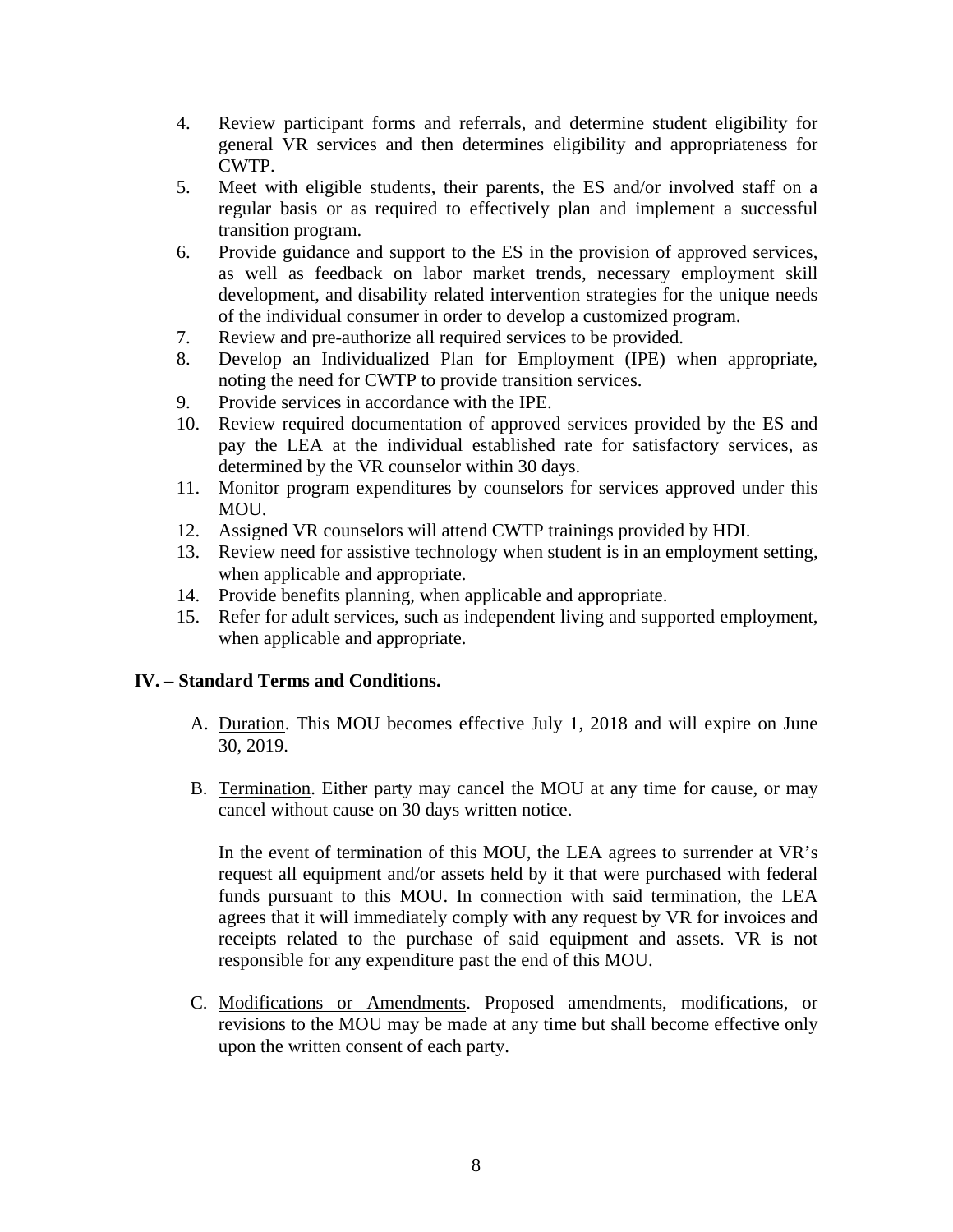- D. Choice of Law and Forum Provisions. All questions as to the execution, validity, interpretation, and performance of this MOU shall be governed by the laws of the Commonwealth of Kentucky. Furthermore, the parties hereto agree that any legal action which is brought on the basis of this MOU shall be filed in the Franklin Circuit Court of the Commonwealth of Kentucky.
- E. Access. The LEA, as defined in KRS 45A.030(9), agrees that the contracting agency, the Finance and Administration Cabinet, the Auditor of Pubic Accounts, and the Legislative Research Commission, or their duly authorized representatives, shall have access to any books, documents, papers, records, or other evidence, which are directly pertinent to this contract for the purpose of financial audit or program review. Furthermore, any books, documents, papers records, or other evidence provided to the contracting agency, the Finance and Administration Cabinet, the Auditor of Public Accounts, or the Legislative Research Commission which are directly pertinent to the contract shall be subject to public disclosure regardless of the proprietary nature of the information, unless specific information is identified and exempted and agreed to by the Secretary of the Finance and Administration Cabinet as meeting the provisions of KRS 61.878(1)(c) prior to the execution of the contract. The Secretary of the Finance and Administration Cabinet shall not restrict the public release of any information which would otherwise be subject to public release if a state government agency was providing the services.
- F. Confidentiality. Personnel employed by VR and the LEA assigned to provide cooperative services to participants with disabilities will have access to confidential information that has been provided through the appropriate legal procedures of the respective agencies. No information will be re-released by either party without the informed written consent of the program participant, except as allowed or authorized under applicable state or federal law.

All parties agree that any information disclosed by VR pursuant to this MOU is CONFIDENTIAL pursuant to 34 CFR 361.38 and any and all other relevant and applicable federal and state statutes and regulations. Disclosure of any information covered under this MOU to any party unauthorized by VR to receive said information may result in termination of this MOU and any and all other relevant and applicable penalties and sanctions to the disclosing party.

In the event of termination of this MOU, the LEA hereby agrees to immediately return any confidential VR consumer information held by it. The LEA agrees to return said information no later than two (2) weeks after said termination or notice of said termination.

G. Nondiscrimination Assurance. No individual shall be excluded from program participation, denied any benefits or services, or subjected to discrimination on the basis of race, color, national origin, sex, religion, age, or disability in conformity with the provisions of the Title VI and VII of the Civil Rights Act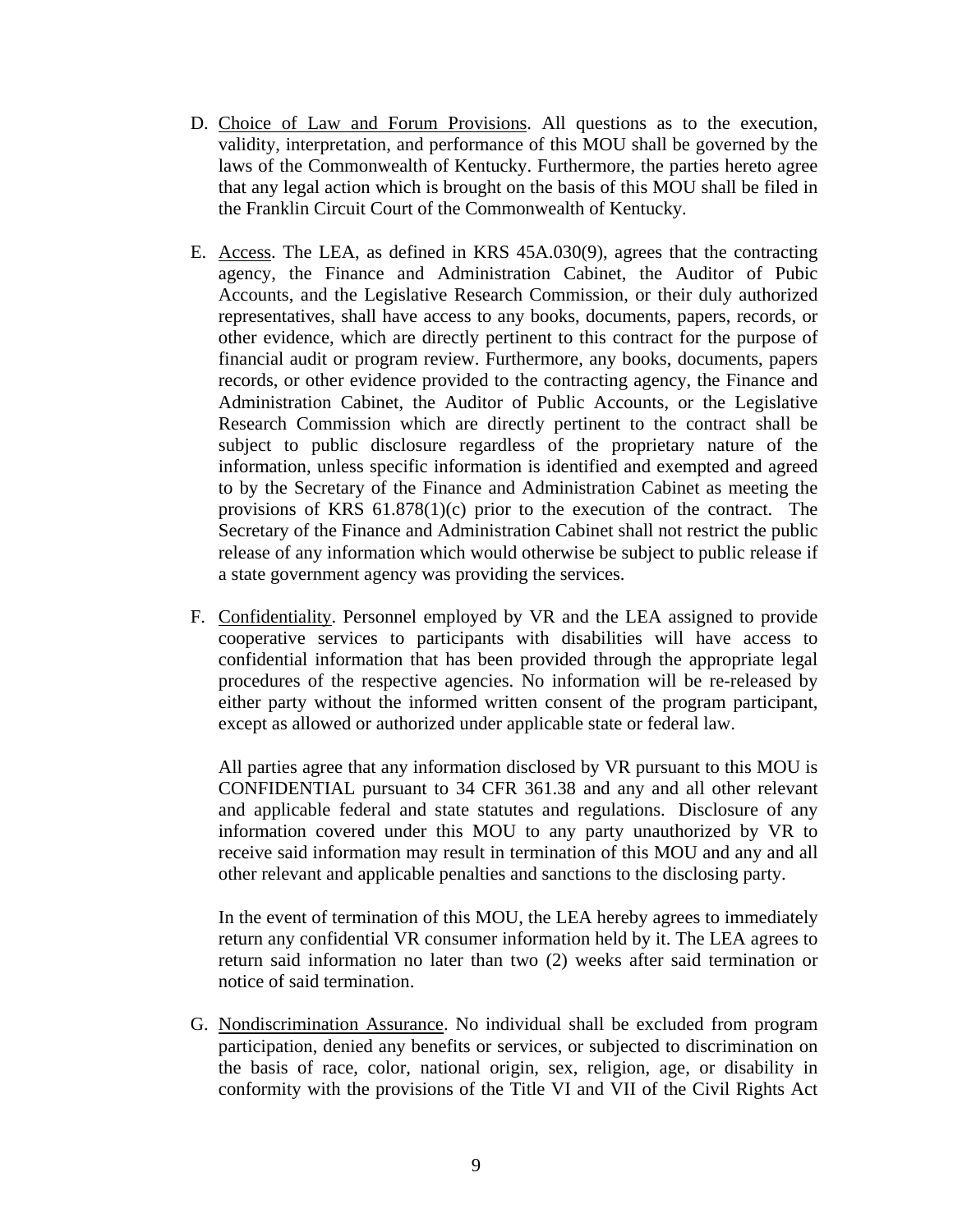of 1964, as amended; Title IX of the Education Amendments of 1972, as amended; Section 504 of WIOA; Age Discrimination Act of 1975, as amended; and the Americans with Disabilities Act of 1990; and all other applicable laws which prohibit discrimination and implementing regulations, guidelines, and standards lawfully adopted and promulgated under the laws.

- H. Fiscal Controls. The LEA will utilize those fiscal controls and fund accounting procedures as may be necessary to ensure proper disbursement of and accounting of all federal funds disbursed to the LEA by VR. Those controls and procedures must be sufficient to permit preparation of reports required by federal statutes authorizing the grant of said funds, and sufficient to permit the tracing of funds to a level of expenditures adequate to establish that such funds have not been used in violation of the restrictions and prohibitions of applicable statutes.
- I. Considerations. Payments on personal service contracts and memoranda of agreement shall not be authorized for services rendered after Government Contract Review Committee disapproval, unless the decision of the committee is overridden by the secretary of the Finance and Administration Cabinet or agency head, if the agency has been granted delegation authority by the secretary.
- J. Conflict of Interest. All employees or representatives of the LEA shall comply with any and all laws, regulations, or policies regarding conflicts of interest.
- K. Audit. If required to perform an audit pursuant to relevant state or federal requirements, the LEA will complete an audit that complies with said relevant state and federal requirements.
- L. Subcontracting. The LEA agrees that it will not subcontract any work done pursuant to this MOU without the express, written consent of VR. If said consent is given, the LEA agrees that all requirements of the MOU shall also be applicable to subcontractors and that the subcontractors shall be required to report to the LEA in a manner that will meet the LEA's reporting requirements to VR.
- M. Regulations Applicable. The LEA agrees to abide by all applicable federal regulations that apply to Community Work Transition Programs, including but not limited to 34 CFR § 361.28, 34 CFR Part 80, and OMB Circular A-87.
- N. Records. The LEA shall maintain records that fully disclose and document:
	- 1. the amount and disposition by the LEA of all funds received by it from VR;
	- 2. the total cost of the project or undertaking in connection with the project with which the funds are given or used;